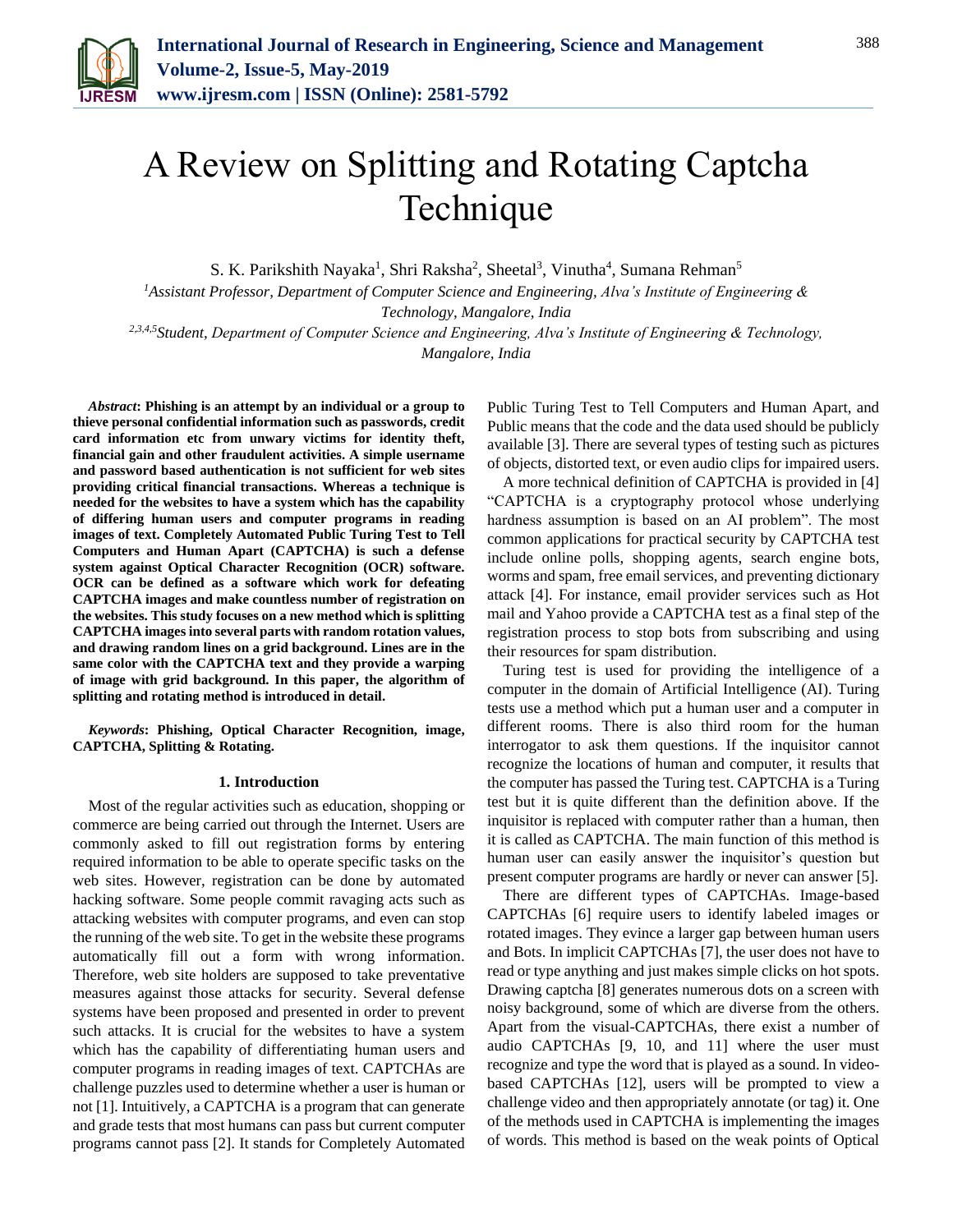

Character Recognition (OCR) programs. OCRs are software to get the better of CAPTCHA images and make countless number of registrations on the websites. OCRs can recognize the high quality texts using the common formats and standards [5].

This paper introduces a new CAPTCHA method which splits the image into several parts in the random width and height values. Additionally, it rotates the split character in random rotation angles that yield a particular distortion in the image. It is very difficult for OCRs to find out where characters are split and the end points of each image because of the random rotation. It would be very expensive to write an OCR algorithm to defeat our method CAPTCHA image is composed many images with random rotation values. The proposed method was implemented by the PHP (Personal Home Page) programming language. Section 2 introduces the previous studies on CAPTCHA. Design principles are presented in Section 3, and the details of our algorithm are explained in Section 4. Last section concludes the study, and shows the strengths and weaknesses of our method.

## **2. Studies on captcha**

A number of studies were conducted by researchers on developing new CAPTCHA. CAPTCHAs were originally developed by Alta Vista to avoid the submission of URLs to search engine Carnegie Mellon designed the Gimpy method which selects a word from dictionary and asks users to type what they see as an image after rendering the distorted image containing the text. Yahoo uses the simple version of this method: EZ-Gimpy. EZ-Gimpy's image modification includes background grids, gradients, non-linear deformations, blurring, and pixel noise.



Fig. 1. Some CAPTCHA words of Yahoo [9], Hot-mail [10] and G mail [11] respectively

Hot-mail uses another CAPTCHA method in which a string of character is randomly selected. These are subjected to changes, later the users are asked to type what they see. There was a disadvantage in this method because some of the characters were read differently by putting curves between characters. Pix uses usual pictures instead of pictures of words. However, this requires large space to store pictures. There are two types of attack on CAPTCHA artificial intelligence and

third party. To protect these attacks several enhancements are made. However, these enhancements are not without limitations. One such limitation is that most CAPTCHAs are not made with users that have impaired vision. There can also be technical limitations like CAPTCHA solution that require large amount of server storage, like those that depend on images, can increase implementation cost.

Poorly implemented CAPTCHAs can be broken easily even without using character recognition software. Some of the first generation CAPTCHAs has already been broken, so the new generation should be more powerful and complex to avoid from such attacks.

#### **3. Designing principles of captcha**

A fundamental requirement of CAPTCHAs necessitates that they must be designed to be easy for humans but difficult for computers i.e. the difficulty to be solved by OCR and any attack programs, readable common distortions, resisting malicious attacks, carrying many bits of information, the capability of coexisting with other CAPTCHAs, and little cognitive computation requirement by the user. The relative importance of these characteristics depends on the CAPTCHA type. The principles behind CAPTCHA are as follows:

- The user is presented with a garbled image on which some text is displayed. This image is generated by the server using random text.
- The user must enter the same letters in the text into a text field that is displayed on the form to protect.
- When the form is submitted, the server checks if the text entered by the user matches the initial generated text. If it does, the transaction continues. Otherwise, an error message is displayed and the user has to enter a new code.
- Exploits observation that humans are still much better than computers at many pattern recognition tasks.

### **4. Suggested algorithm**

In this paper, a new method has been developed for differing human users and computer programs from each other by mainly splitting CAPTCHA image into several parts with rotation and drawing a great deal of lines and circles randomly to the background. Additionally, a grid effect has been added to the background. Lines and circles have been randomly drawn in the color of text so that OCR program confuse while distinguishing which one is character or not.

CAPTCHA text consists of the characters and number in a range

"ABDEFHKLMNPRSTUVWXZabdefgikmnopqrstuvwxyz02 3456789". The text is composed of five characters, and each character has its own bending and size value. Characters are split into several parts and each part is given randomly a rotation value in a certain angle domain interval such as: [-1,1][- 3,3][-5,5] Image parts are also split individually with random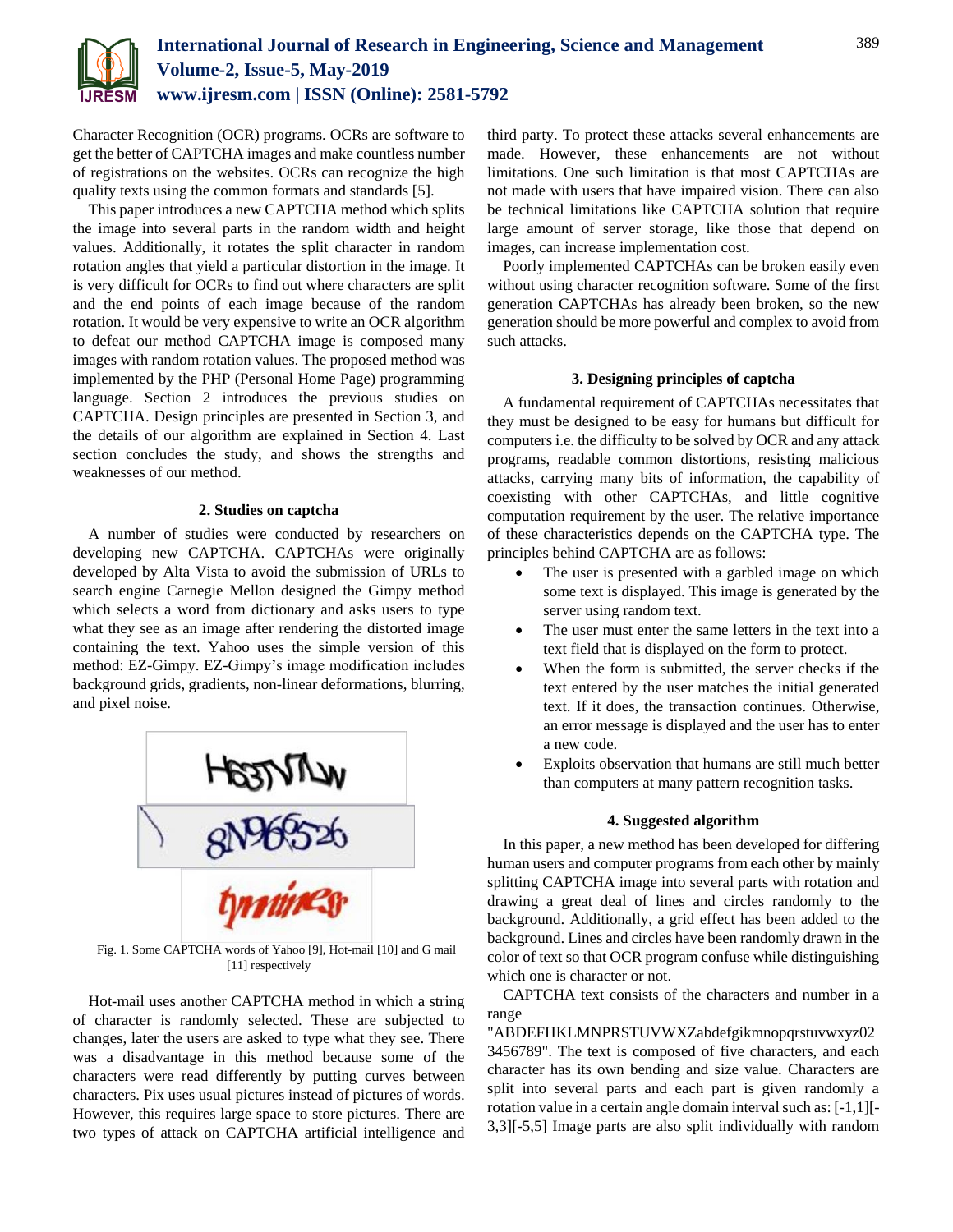

width and height values which provide an extra difficulty for OCR programs while finding the start and end of the images. Rotation in character parts provides confusion in recognizing the exact one. The text shown in Fig.2. below is indeed 'W9XZq'. This text is easily identifiable by the human but not OCR program. This CAPTCHA image is split into 8 parts as (4 X 2) matrix shape and each split has a random rotation angle value between -3 and3 degrees. Splits have random width and height values. Background and CAPTCHA text are in similar colors.



Fig. 2. Drawing CAPTCHA image

There is a grid in black color at the background. Lines and circles are also drawn in black color such as the CAPTCHA text. When you look at the first character, it is not easy to recognize the letter exactly due to rotation and splitting of character image. It seems like 'V' or 'I' or 'W'. In fact, it is 'W' but it is not recognizable for OCR program because character 'W' is split into two different parts as 'V' and 'I'. The other letters in CAPTCHA image have same difficulty for OCR program. The programming steps of the algorithm that developed to generate CAPTCHA images are given with pseudo code and run-time output screen-shots as in follows:

- Step 1. Start the session.
- Step 2. Generate n letters random string from the string "ABDEFHKLMNPRSTUVWXZabdefgikmnopqrstuvw xyz023456789". Take out some easy letters not to be confused by the user; C/G I/l Q/O h/b.// Users of this algorithm may choose many other languages such as Arabic and Korean by modifying the strings as they wish.
- Step 3. Create the hash of the random text generated and put it into the session.
- Step 4. Create transparent CAPTCHA image with w by h image size and add CAPTCHA text over it. Transparent CAPTCHA image with text can be created by specific PHP (Personal Home Page) built-in function: imagettftext() (imagettftext ( resource \$image , float \$size, float \$angle , int \$x , int \$y , int \$color , string \$fontfile, string \$text )[6]).
- Step 5. Set the initial X-position and Y-position of CAPTCHA image to 0.
- Step 6. Split the CAPTCHA into k by 1 Matrix shape by dividing the CAPTCHA width into k parts and the height into l.
- Step 7. Start a loop from 0 to  $k^*$ l. After completing the first row in order to split into k parts, then pass to next row. If  $(i+1)$  Mod  $k+1 = 0$  Then Set initial X-Position to 0 and initial Y-Position to Split Height (Image Height / l) End If.
	- Step 7.1. Create an array to put the split parts and put the split images into array.
	- Step 7.2. Randomize integer between -d and d to give random rotation to the splits. Rotate the splits with randomized variable that is random between -d and d.
	- Step 7.3. To pass to another split in one row, increase the initial X-Position by Split Width (Image Width  $/k$ ) in each loop step.
	- Step 7.4. End Loop.
- Step 8. Combine the splits to create new CAPTCHA with split and rotation.
- Step 9. Add background to transparent new CAPTCHA image object with randomly drawn lines and special effects (Number of lines=250, line color is black and add grid effect).
- Step 10. Export the final CAPTCHA image as a JPEG file in the name of 'captcha.jpg'.
- Step 11. Destroy the final CAPTCHA image object to be refreshed in each session.

## **5. Conclusion**

The concept behind this field started from the problems faced during online transactions. So CAPTCHA was additionally added to test whether user is human. By using this method, it is safer since OCR programs cannot read it. This method provides better security in terms of not allowing the intruder log in into the account even when the user knows the username of a particular user. Finally, it needs less processing requirements and can be operated in small size of bandwidth. This technique can be improvised using other powerful algorithms like super CAPTCHA and also using RECAPTCHA technique.

### **References**

- [1] Blum, M., 2000, The CAPCTHA Project, Completely Automatic Public Turing Test to Tell Computers and Humans Apart", Dept. of Computer Science, Carnegie-Mellon University, http://www.captcha.net
- [2] Athanasopoulos, E., Antonatos, S., "Enhanced CAPTCHAs: Using Animation to Tell Humans and Computers Apart", LNCS, 4237,2006, pp. 97-108.
- [3] Wang, S., Baird, H., Bentley, J., "CAPTCHA Challenge Tradeoffs: Familiarity of Strings versus Degradation of Images", The 18th International Conference on Pattern Recognition, ICPR'06, IEEE, 2006.
- [4] Von Ahn, L., Blum, M., Nicholas, J.H., Langford, J., "CAPTCHA: Using Hard AI Problems for Security", In Proceedings of Euro-crypt, pp.294- 311, 2003.
- [5] Shahreza, M., Shahreza, S., "Preventing Mobile Software Cracking Software", IEEE, Innovations in Information Technology, Dubai, 2006, pp. 1-5.
- [6] Merler, M. & Jacob, J., (2009) "Breaking an Image based CAPTCHA", Technical Paper submitted to the Department of Computer Science, Columbia University, USA, Spring term.